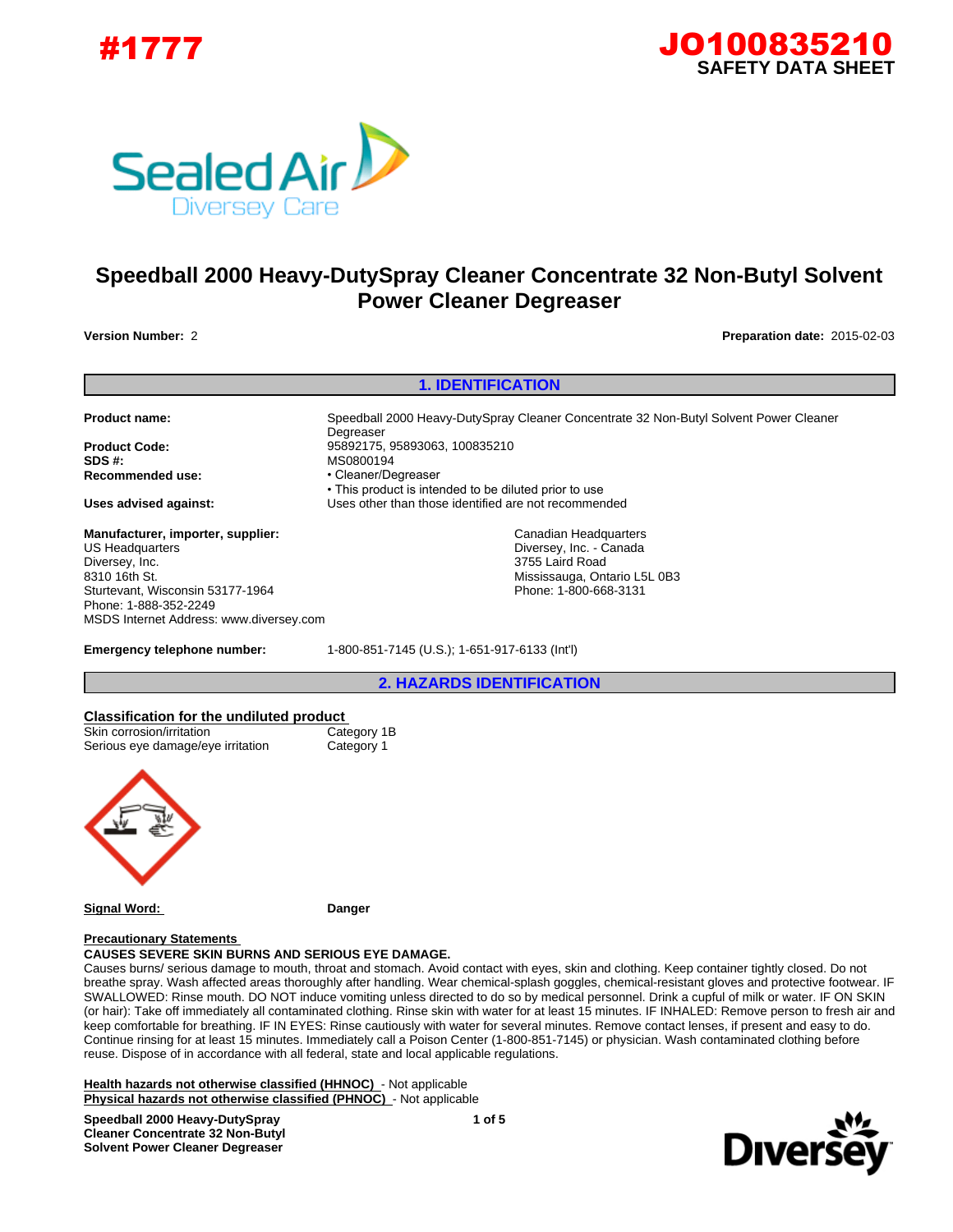# **Classification for the diluted product** @ 1:5

Serious eye damage/eye irritation Category 2A



# **Precautionary Statements**

# **CAUSES SERIOUS EYE IRRITATION.**

Avoid contact with eyes, skin and clothing. Wash affected areas thoroughly after handling. May cause irritation to mouth, throat and stomach. Wear chemical-splash goggles and chemical-resistant gloves. IF SWALLOWED: Rinse mouth. Drink a cupful of milk or water. IF IN EYES: Rinse cautiously with water for several minutes. Remove contact lenses, if present and easy to do. Continue rinsing for at least 15 minutes. If eye irritation persists: Get medical advice or attention. Dispose of in accordance with all federal, state and local applicable regulations. SUPPLEMENTAL INFORMATION. May be mildly irritating to skin. In case of contact, immediately flush with plenty of water. If irritation occurs and persists, get medical attention.

# **3. COMPOSITION/INFORMATION ON INGREDIENTS**

### **Classified Ingredients**

| Ingredient(s)                     | CAS#       | Weight %    |
|-----------------------------------|------------|-------------|
| Benzyl alcohol                    | 100-51-6   | $10 - 20%$  |
| Diethylene glycol monoethyl ether | 111-90-0   | $5 - 10%$   |
| Sodium xylene sulfonate           | 1300-72-7  | 5 - 10%     |
| Alcohol ethoxylates               | 68439-46-3 | 5 - 10%     |
| Monoethanolamine                  | 141-43-5   | $1\% - 3\%$ |
| Sodium hydroxide                  | 1310-73-2  | $1\% - 3\%$ |
| Tetrasodium salt of EDTA          | 64-02-8    | $1\% - 3\%$ |

\*Exact percentages are being withheld as trade secret information

# **4. FIRST AID MEASURES**

# **Undiluted Product:**

**Eyes:** IF IN EYES: Rinse cautiously with water for several minutes. Remove contact lenses, if present and easy to do. Continue rinsing for at least 15 minutes.

**Skin:** IF ON SKIN (or hair): Take off immediately all contaminated clothing. Rinse skin with water for at least 15 minutes.

**Inhalation:** IF INHALED: Remove person to fresh air and keep comfortable for breathing.

**Ingestion:** IF SWALLOWED: Rinse mouth. DO NOT induce vomiting unless directed to do so by medical personnel. Drink a cupful of milk or water.

**Most Important Symptoms/Effects:** No information available. **Immediate medical attention and special treatment needed** Not applicable. **Aggravated Medical Conditions:** Persons with pre-existing skin disorders may be more susceptible to irritating effects.

# **Diluted Product:**

**Eyes:** IF IN EYES: Rinse cautiously with water for several minutes. Remove contact lenses, if present and easy to do. Continue rinsing for at least 15 minutes. If eye irritation persists: Get medical advice/attention

Skin: In case of contact, immediately flush with plenty of water. If irritation occurs and persists, get medical attention.

**Inhalation:** No specific first aid measures are required

**Ingestion:** IF SWALLOWED: Rinse mouth. Drink a cupful of milk or water.

# **5. FIRE-FIGHTING MEASURES**

**Specific methods:** No special methods required<br> **Suitable extinguishing media:** The product is not flammable **Specific hazards:** 

The product is not flammable. Extinguish fire using agent suitable for surrounding fire.<br>Not applicable.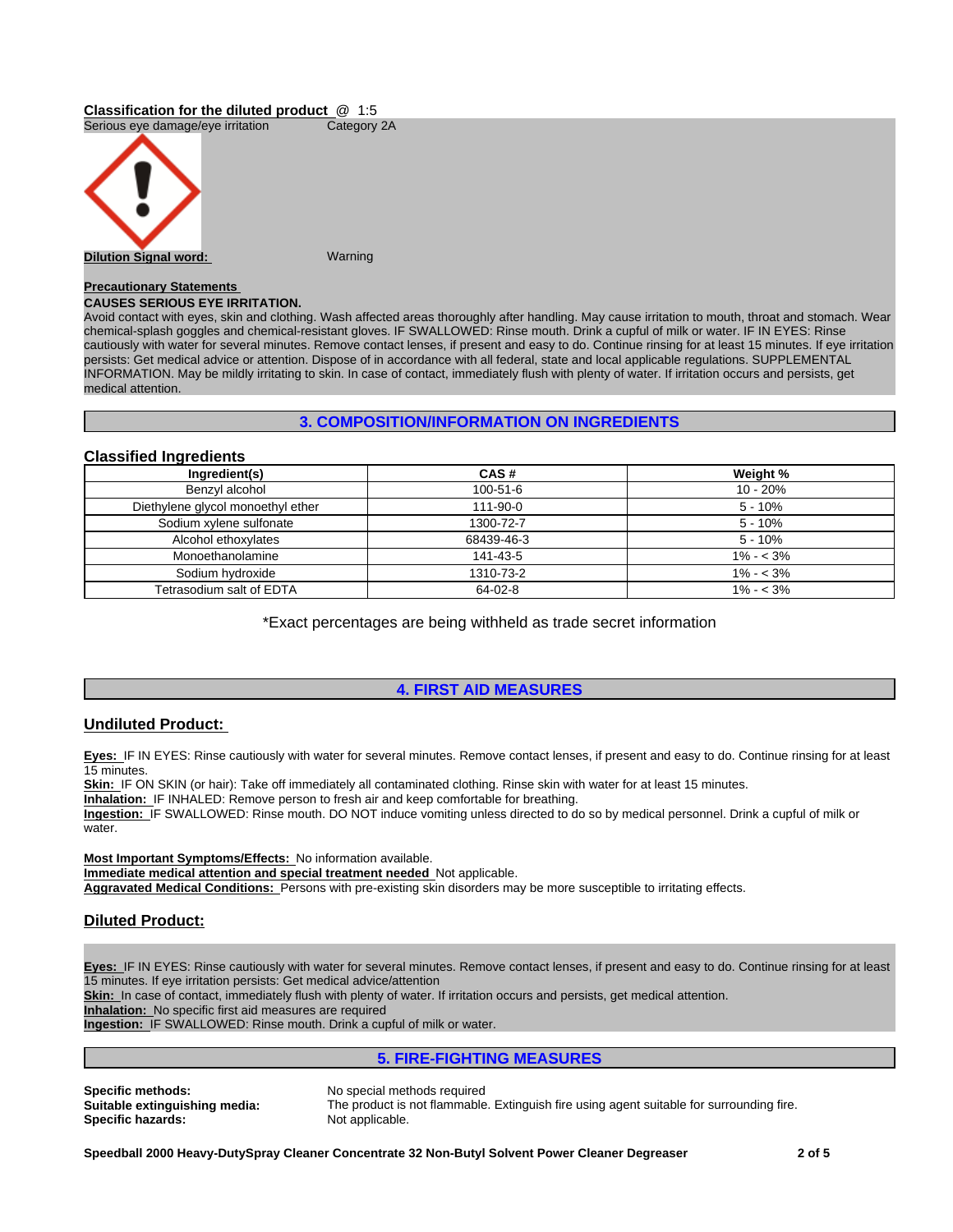**Special protective equipment for firefighters:** As in any fire, wear self-contained breathing apparatus pressure-demand, MSHA/NIOSH (approved or equivalent) and full protective gear.

**Extinguishing media which must not be used for safety reasons:** No information available.

# **6. ACCIDENTAL RELEASE MEASURES**

**Environmental precautions and clean-up methods:**

**Personal precautions:** Put on appropriate personal protective equipment (see Section 8.). Clean-up methods - large spillage. Absorb spill with inert material (e.g. dry sand or earth), then place in a chemical waste container. Use a water rinse for final clean-up.

### **7. HANDLING AND STORAGE**

**Handling:** Avoid contact with skin, eyes and clothing. Do not taste or swallow. Remove and wash contaminated clothing and footwear before re-use. Wash thoroughly after handling. Product residue may remain on/in empty containers. All precautions for handling the product must be used in handling the empty container and residue. FOR COMMERCIAL AND INDUSTRIAL USE ONLY. **Storage:**

Protect from freezing. Keep tightly closed in a dry, cool and well-ventilated place. KEEP OUT OF REACH OF CHILDREN. **Aerosol Level (if applicable) :** Not applicable

### **8. EXPOSURE CONTROLS / PERSONAL PROTECTION**

#### **Exposure Guidelines:** .

| Ingredient(s)                     | CAS#       | <b>ACGIH</b>                | <b>OSHA</b>                     |
|-----------------------------------|------------|-----------------------------|---------------------------------|
| Benzyl alcohol                    | 100-51-6   |                             |                                 |
| Diethylene glycol monoethyl ether | 111-90-0   |                             |                                 |
| Sodium xylene sulfonate           | 1300-72-7  |                             |                                 |
| Alcohol ethoxylates               | 68439-46-3 |                             |                                 |
| Monoethanolamine                  | 141-43-5   | 6 ppm (STEL)<br>3 ppm (TWA) | 3 ppm (TWA)<br>6 mg/m $3$ (TWA) |
| Sodium hydroxide                  | 1310-73-2  | 2 mg/m $3$ (Ceiling)        | 2 mg/m $3$ (TWA)                |
| Tetrasodium salt of EDTA          | 64-02-8    |                             |                                 |

### **Undiluted Product:**

**Engineering measures to reduce exposure:**

No special ventilation requirements General room ventilation is adequate

### **Personal Protective Equipment**

| Eye protection:                | Chemical-splash goggles.                                               |
|--------------------------------|------------------------------------------------------------------------|
| Hand protection:               | Chemical-resistant gloves.                                             |
| Skin and body protection:      | Protective footwear.                                                   |
| <b>Respiratory protection:</b> | No special protective clothing is required.                            |
| Hygiene measures:              | Handle in accordance with good industrial hygiene and safety practice. |

#### **Diluted Product:**

| <b>Personal Protective Equipment</b> |                                                                        |
|--------------------------------------|------------------------------------------------------------------------|
| Eye protection:                      | Chemical-splash goggles.                                               |
| Hand protection:                     | Chemical-resistant gloves.                                             |
| Skin and body protection:            | No personal protective equipment required under normal use conditions. |
| <b>Respiratory protection:</b>       | No personal protective equipment required under normal use conditions. |
| <b>Hygiene measures:</b>             | Handle in accordance with good industrial hygiene and safety practice. |
|                                      |                                                                        |

# **9. PHYSICAL AND CHEMICAL PROPERTIES:**

**Physical State:** Liquid **Color:** Clear, Purple **Evaporation Rate:** No information available **Configuration Configuration Configuration available <b>Configuration Configuration Configuration available. Configuration available. Boiling point/range:** Not determined **Odor threshold: No information available.**<br>**Melting point/range: Not determined Autoignition temperature:** No information available **Solubility:** Completely Soluble **Solubility in other solvents: No information available Density:** 8.84 lbs/gal 1.06 Kg/L **Vapor density:** No information available **Bulk density:** No information available **Vapor pressure:** No information available.

**Decomposition temperature:** Not determined **Flash point:** > 200 °F > 93.3 °C **Partition coefficient (n-octanol/water):** No information available

**Speedball 2000 Heavy-DutySpray Cleaner Concentrate 32 Non-Butyl Solvent Power Cleaner Degreaser 3 of 5**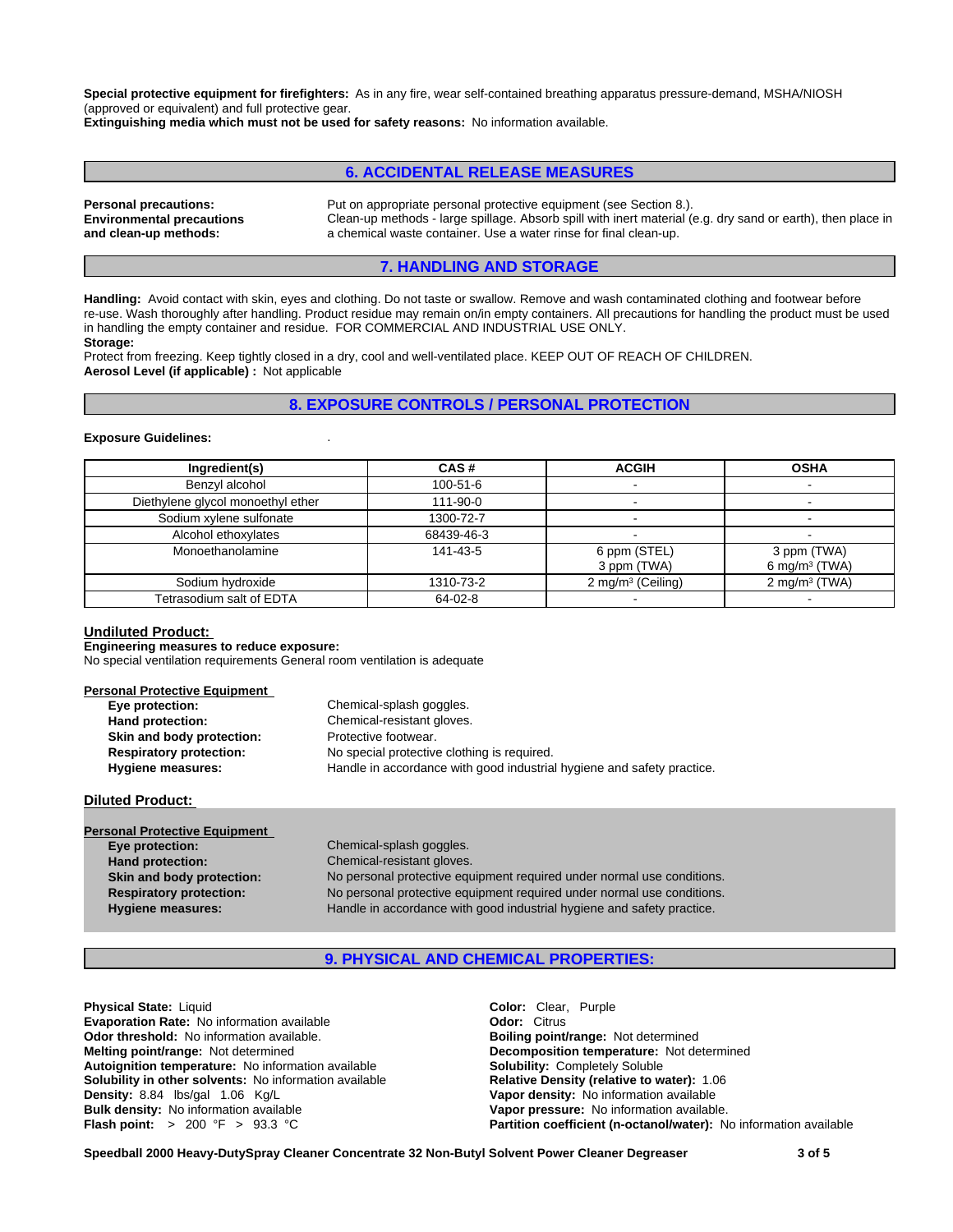**Explosion limits: - upper:** Not determined **- lower:** Not determined **Dilution Flash Point:**  $> 200 \text{ °F} > 93.3 \text{ °C}$  Viscosity: No information available<br>**Elemental Phosphorus:** 0.00 % by wt. **VOC:** 2.51 % \* **Elemental Phosphorus:** 0.00 % by wt.<br>**pH:** 13.3 **pH:** 13.3 **VOC % by wt. at use dilution** 0.42 % \* **Metal Corrosion:** Not determined

**Flammability (Solid or Gas): Not applicable** 

\* - Title 17, California Code of Regulations, Division 3, Chapter 1, Subchapter 8.5, Article 2, Consumer Products, Sections 94508

### **10. STABILITY AND REACTIVITY**

**Reactivity:** Not Applicable **Stability:** The product is stable<br> **Hazardous decomposition products:** None reasonably foreseeable. **Hazardous decomposition products:**<br>Materials to avoid:

**Materials to avoid:** Do not mix with any other product or chemical unless specified in the use directions.<br> **Conditions to avoid:** No information available. **Conditions to avoid:** No information available.

**11. TOXICOLOGICAL INFORMATION**

### **Information on likely routes of exposure:**

Eye contact, Skin contact, Inhalation, Ingestion

### **Delayed, immediate, or chronic effects and symptoms from short and long-term exposure**

**Skin contact:** Corrosive. Causes severe burns. Symptoms may include burns, blisters, redness and pain (which may be delayed). **Eye contact:** Corrosive. Causes serious eye damage. Symptoms may include pain, burning sensation, redness, watering, blurred vision or loss of vision.

**Ingestion:** Causes burns/ serious damage to mouth, throat and stomach. Symptoms may include stomach pain and nausea. **Inhalation:** May cause irritation and corrosive effects to nose, throat and respiratory tract. Symptoms may include coughing and difficulty breathing.

**Sensitization:** No known effects.

### **Numerical measures of toxicity**

| ATE - Oral (mg/kg):                  | 4800  |
|--------------------------------------|-------|
| ATE - Dermal (mg/kg):                | >5000 |
| ATE - Inhalatory, mists (mg/l):      | >20   |
| ATE - Inhalatory, vapors (mg/l): >50 |       |

### **12. ECOLOGICAL INFORMATION**

**Ecotoxicity:** No information available.

**Persistence and Degradability:** No information available.

**Bioaccumulation:** No information available.

# **13. DISPOSAL CONSIDERATIONS**

Waste from residues / unused products: This product, as sold, if discarded or disposed, is a hazardous waste according to Federal regulations (40 CFR 261.4 (b)(4)). Dispose in compliance with all Federal, state, provincial, and local laws and regulations. This product, when diluted as stated on this SDS, is not a hazardous waste according to Federal regulations (40 CFR 261.4 (b)(4)). Under RCRA, it is the responsibility of the user of the product to determine, at the time of disposal, whether the waste solution meets RCRA criteria for hazardous waste. Dispose in compliance with all Federal, state, provincial, and local laws and regulations.

**Contaminated Packaging:** Do not re-use empty containers.

**RCRA Hazard Class (undiluted product):** D002 Corrosive Waste RCRA Hazard Class (diluted product): Not Regulated

### **14. TRANSPORT INFORMATION**

**DOT/TDG/IMDG:** Please refer to the Diversey HazMat Library, only available through Internet Explorer, http://naextranet.diversey.com/dot/, for up to date shipping information.